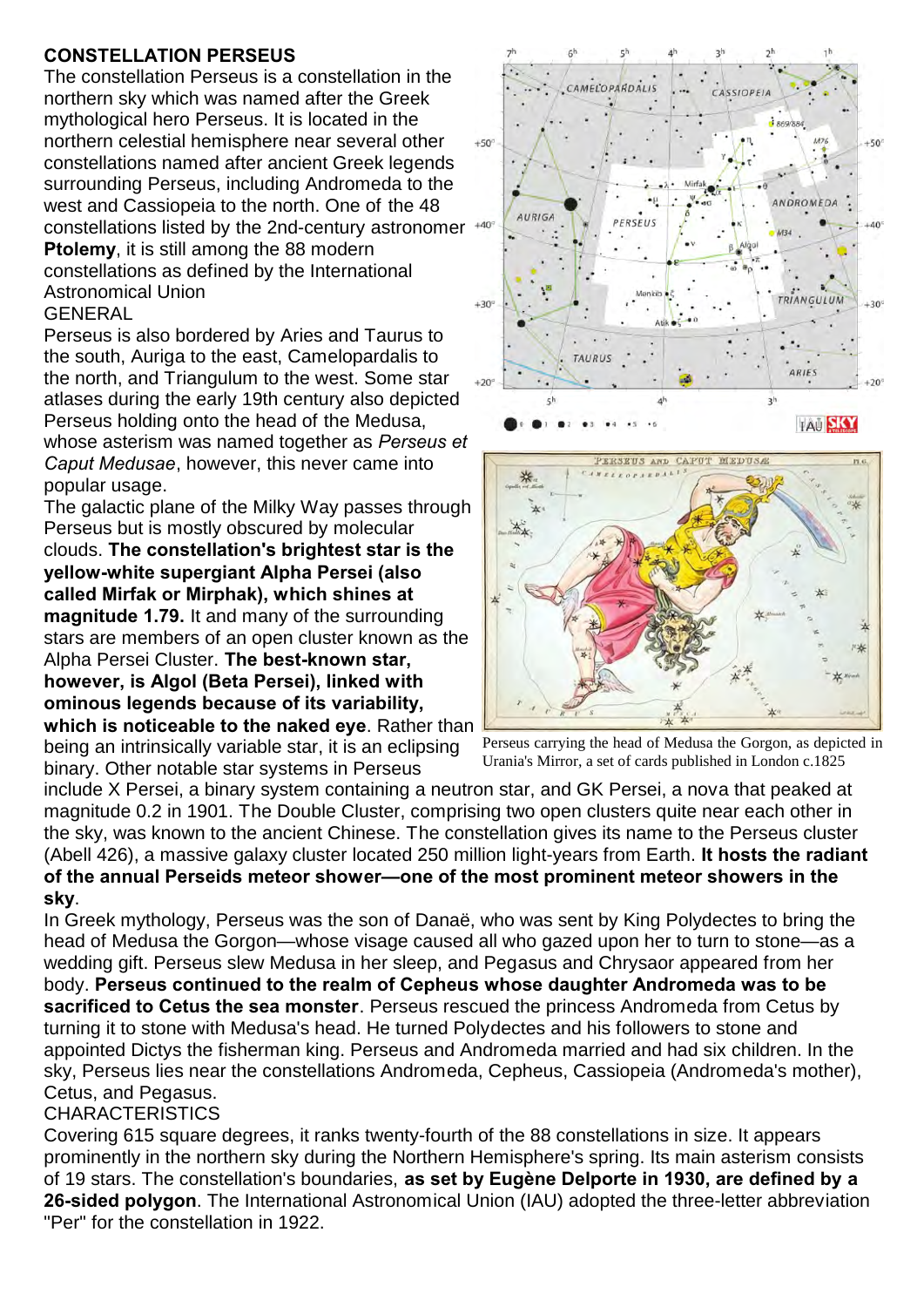## NOTABLE FEATURES

- *Beta Persei* known as Algol (from the Arabic Ra's al-Ghul, which means The Demon's Head), is the best-known star in Perseus. Representing the eye of the Gorgon Medusa in Greek mythology, it was called Horus in Egyptian mythology and Rosh ha Satan ("Satan's Head") in Hebrew. Located 92.8 light-years from Earth, it varies in apparent magnitude from a minimum of 3.5 to a maximum of 2.3 over a period of 2.867 days. The star system is the prototype of a group of eclipsing binary stars named Algol variables.
- *Alpha Persei* known as Mirfak (Arabic for elbow) is the brightest star of this constellation with an apparent magnitude of 1.79. A supergiant of spectral type F5Ib located around 590 light-years away from Earth, Mirfak has 5,000 times the luminosity and 42 times the diameter of our Sun. It is the brightest member of the Alpha Persei Cluster, an open cluster containing many luminous stars.
- *Zeta Persei* is the third-brightest star in the constellation at magnitude 2.86. Around 750 light-years from Earth, it is a blue-white supergiant 26–27 times the radius of the Sun and 47,000 times its luminosity.
- *V518 Persei* is another X-ray binary in Perseus. One component is a red dwarf star of spectral type M4.5V,[42] which orbits a mysterious dense and heavy object—possibly a black hole—every 5.1 hours. The system is an X-ray nova, meaning that it experiences periodic outbursts in the X-ray band of the electromagnetic spectrum. If the system does indeed contain a black hole, it would be the smallest one ever recorded.
- **GK Persei**, also known as Nova Persei 1901, is a bright nova that appeared halfway between Algol and Delta Persei. Discovered on 21 February 1901 by Scottish amateur astronomer **Thomas David Anderson**, it peaked at magnitude 0.2—almost as bright as Capella and Vega. It faded to magnitude 13 around 30 years after its peak brightness.
- **Xi Persei**, traditionally known as Menkhib, a blue giant of spectral type O7III, is one of the hottest bright stars in the sky, with a surface temperature of 37,500 K. It is one of the more massive stars, being between 26 and 32 solar masses, and is 330,000 times as luminous as our Sun.
- *Rho Persei* known as Gorgonea Tertia, varies in brightness like Algol, but is a pulsating rather than eclipsing star. At an advanced stage of stellar evolution, it is a red giant that has expanded for the second time to have a radius around 150 times that of our Sun.

Seven stars in Perseus have been found to have planetary systems. V718 Persei is a star in the young open cluster IC 348 that appears to be periodically eclipsed by a giant planet every 4.7 years. This has been inferred to be an object with a maximum mass of 6 times that of Jupiter and an orbital radius of 3.3 AU.

# DEEP-SKY OBJECTS

The galactic plane of the Milky Way passes through Perseus, but is much less obvious than elsewhere in the sky as it is mostly obscured by molecular clouds. The Perseus Arm is a spiral arm of the Milky Way galaxy and stretches across the sky from the constellation Cassiopeia through Perseus and Auriga to Gemini and Monoceros. This segment is towards the rim of the galaxy. There are many nebulae in Perseus. M76 is a planetary nebula, also called the Little Dumbbell Nebula. It appears two arc-minutes by one arc-minute across and has an apparent brightness of magnitude 10.1. NGC 1499, also known as the California Nebula, is an emission nebula that was discovered in 1884–85 by American astronomer **Edward E. Barnard**. It is very difficult to observe visually because of its low surface brightness Perseus also contains a giant molecular cloud, called



the Perseus molecular cloud; it belongs to the Orion Spur and is known for its low rate of star formation compared .